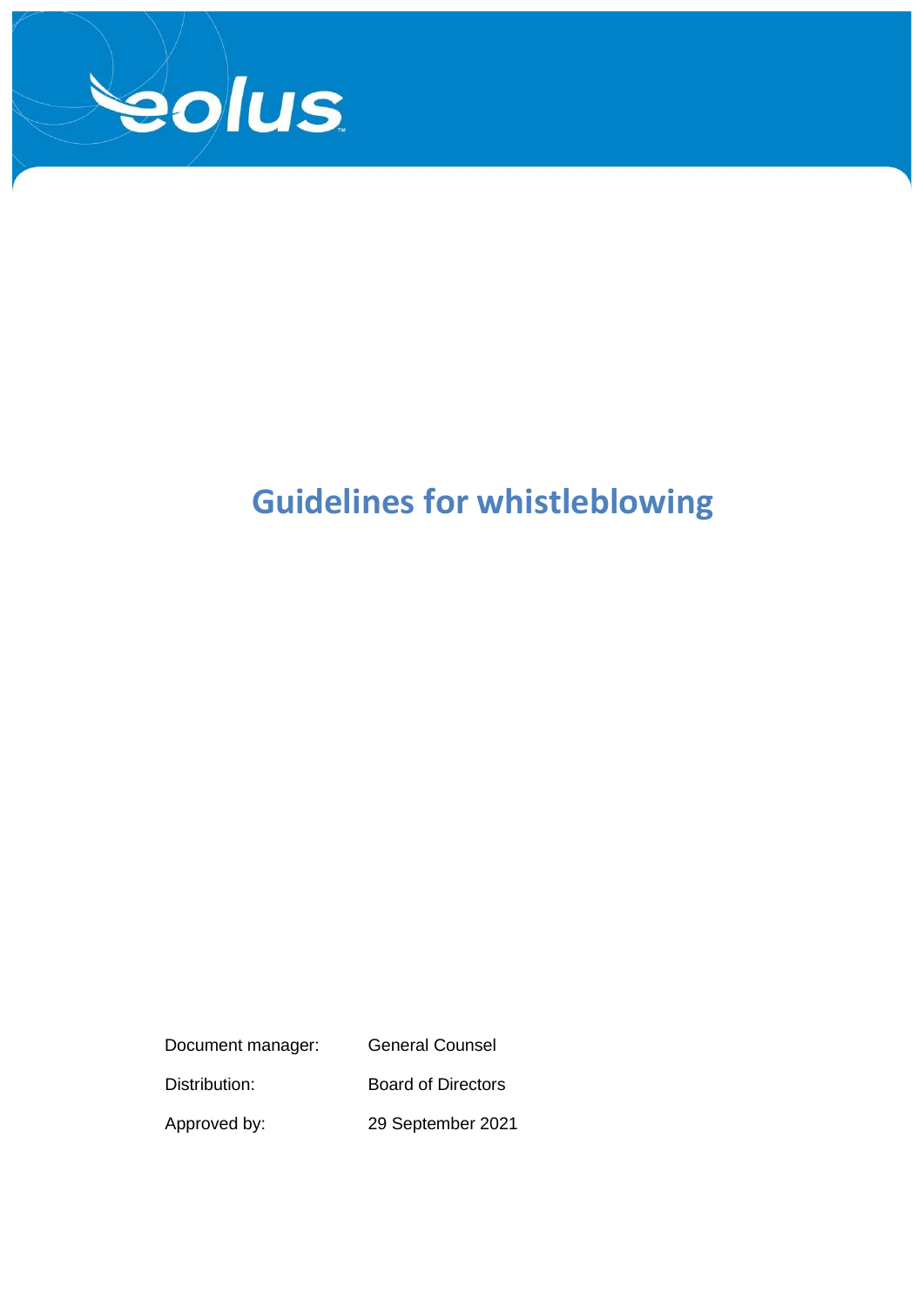#### **1 Purpose**

The purpose of these guidelines is to ensure that employees within Eolus group of companies ("Eolus") can alert about irregularities and misconduct.

These guidelines shall ensure that Eolus complies with applicable laws and regulations as well as to ensure the employees of Eolus that they can, and are encouraged to, report misconduct and serious incidents without fear of negative consequences.

## **2 Guidelines statements**

Reports made in accordance with these guidelines will be taken seriously and handled professionally, confidentially and in accordance with applicable law.

The whistleblower channel should complement an open dialogue where concerns and suspected irregularities are encouraged to be reported directly within Eolus. In cases where an open dialogue is not considered appropriate, the whistleblower channel can be used.

## 2.1 Who can report in the whistleblower channel?

All employees and consultants within Eolus.

#### 2.2 What can be reported?

All irregularities and serious incidents that are perceived as violations of laws, ordinances, regulations or policies, guidelines or routines adopted by Eolus can be reported. Reports must always be made in good faith and not be unfounded accusations or attempts to achieve personal gain in any way.

Reports to the whistleblower channel can include suspicions of:

- An unlawful act, whether civil or criminal
- Fraud or financial crime
- Bribery or corruption
- Conflicts of interest
- Serious security deficiencies
- Serious misconduct and discrimination including sexual harassment
- Serious practices likely to cause environmental hazards or damage
- Leaking of sensitive information
- Manipulation of company data / records / systems.

This list is not exhaustive but is intended to give an indication of the kind of conduct, which might be considered as wrongdoing.

The whistleblower channel is not for dissatisfaction and will not handle: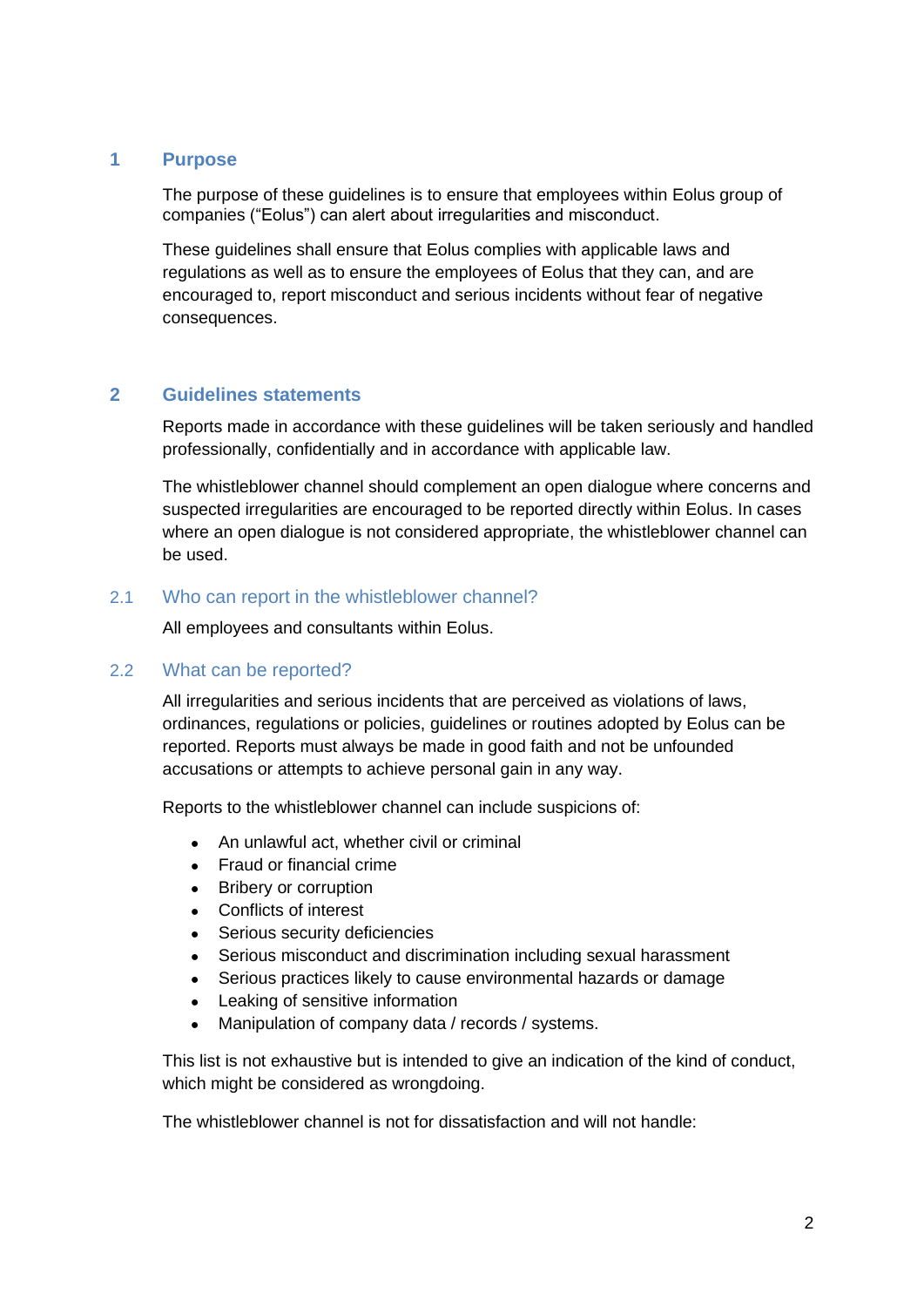- General views on leadership
- Salary setting
- Recruitment Business planning

Employees who wish to raise issues in these areas should in the first instance turn to their immediate superior.

#### 2.3 How to report

A whistleblower report can either be reported by e-mail, phone or letter to a specific appointed working group (the "Whistleblower committee").

The Whistleblower committee consists of HR manager, General Counsel and a member of the Board. The HR manager will be the primary contact person and receiver of incoming reports to the Whistleblower committee. The HR manager will consult with other members of the Whistleblower committee as needed regarding incoming reports. Furthermore, relevant contacts may be taken with Eolus' Board on further handling of the matter.

The contact details to file a report are:

Email: whistleblowing@eolusvind.com

Phone: +46 (0) 73-207 0901

Letter: Eolus Vind AB (publ) Box 95, 281 21 HÄSSLEHOLM, SWEDEN Attention: Whistleblowing

Reported concerns should include the following information:

- A description of the wrongdoing, when and where it happened
- Which individuals or entities you consider might be involved in the wrongdoing

See separate form *Whistleblower report* for more details of what your reported concern should include. Eolus encourages you to provide as detailed information as possible, to ensure that the report can be facilitated safely and efficiently.

#### 2.4 How will the whistleblower report be investigated?

Provided that suspicions of irregularities as described above are reported in good faith and not out of malice or for personal gain, and that there are good reasons to assume that the case is relevant, the report will be handled fairly, quickly and confidentially.

The length and scope of the investigation will depend on the nature of the case. The Whistleblower committee will designate internal or external investigators that are independent of, and not involved in, the allegations made. The Whistleblower committee will:

a) Assess the whistleblower report information and decide if an investigation should be initiated;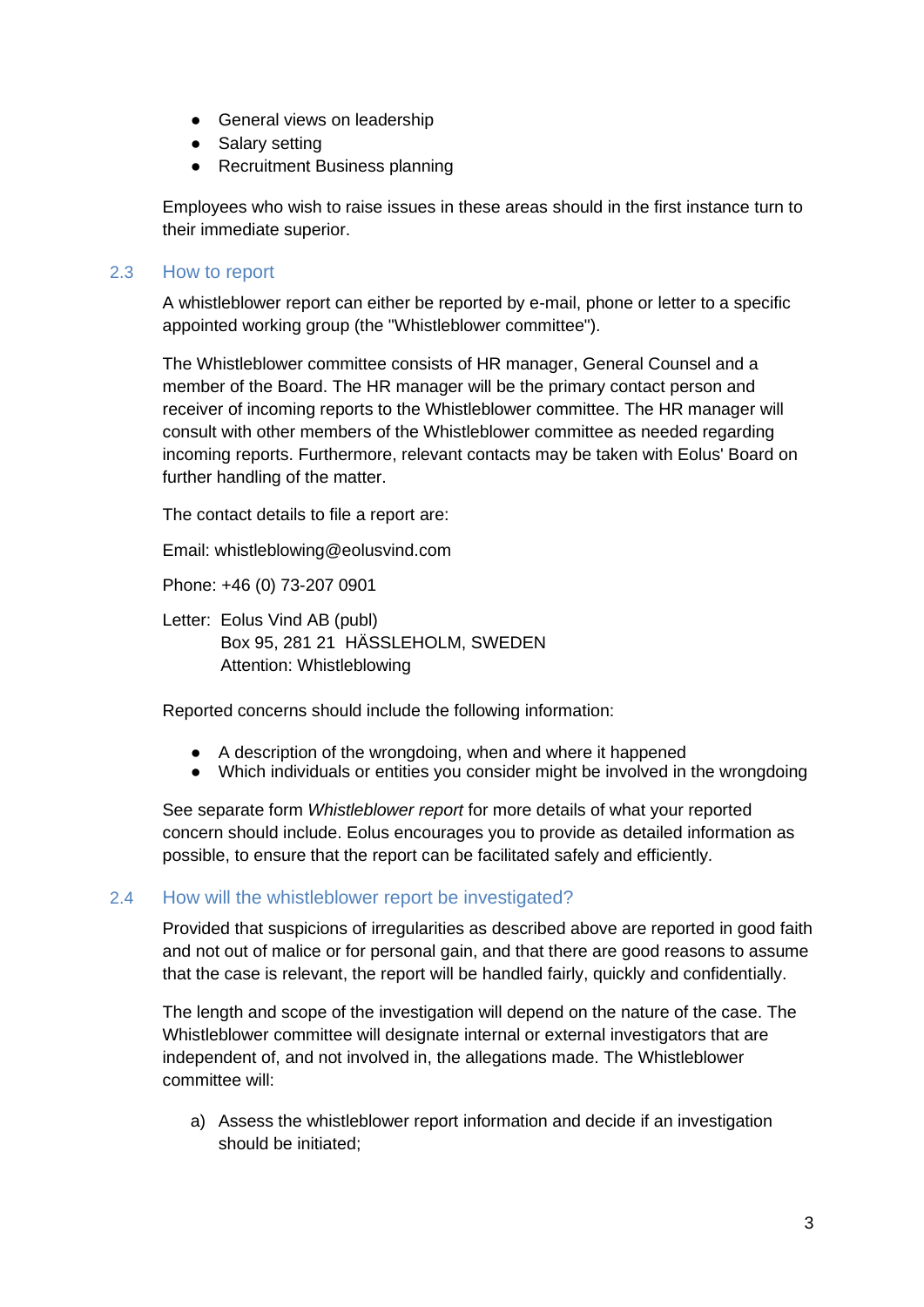- b) Assess investigation measures and decide if to launch internal or external investigation; and
- c) to whom the report should be issued to.

The whistleblower will be informed of actions taken as a result of the whistleblower report (given that the whistleblower is not anonymous).

Individuals subject to investigation will be informed as soon as risks for compromising evidence and investigation results no longer exist, and Eolus position to defend or raise legal claim may not be jeopardized.

If the investigation indicates misleading information in the whistleblower report or that information cannot be substantiated, a decision can be made to close the case without further action. If, on the other hand, information from the investigation indicates that Eolus' employees have not followed the Company's internal codes of conduct or other policies and guidelines, measures can be taken against one or more specific employees. In cases where the Whistleblower committee assesses that the investigation or tip clearly indicates that criminal or suspected criminal activity has been committed, a police report of the suspected crime can be established.

## 2.5 Safety of the whistleblower

Irrespective of whether or the investigation confirms the allegations or not, no individual acting in good faith using the whistleblower channel will be subject to any disciplinary or any other punitive action. However, an individual deliberately raising false or misleading information can, in serious cases, be subject to disciplinary action.

If you have been involved in wrongdoing yourself, you should be aware that the fact of making your report will not protect you from disciplinary or criminal action.

A filed concern through the whistleblower channel is treated with full confidentiality. You can file a report and feel safe in the knowledge that highlighting and resolving of the issue will be given the highest priority from Eolus.

Every reasonable effort will be made to maintain the confidentiality of the person raising the issue or concern.

# **3 Relevant Entity**

These guidelines apply to all entities within Eolus.

## **4 Roles and Responsibilities**

These guidelines shall be approved by the CEO at least annually, even if no changes are implemented. The General Counsel shall be responsible for updating these guidelines prior to the CEO's approval.